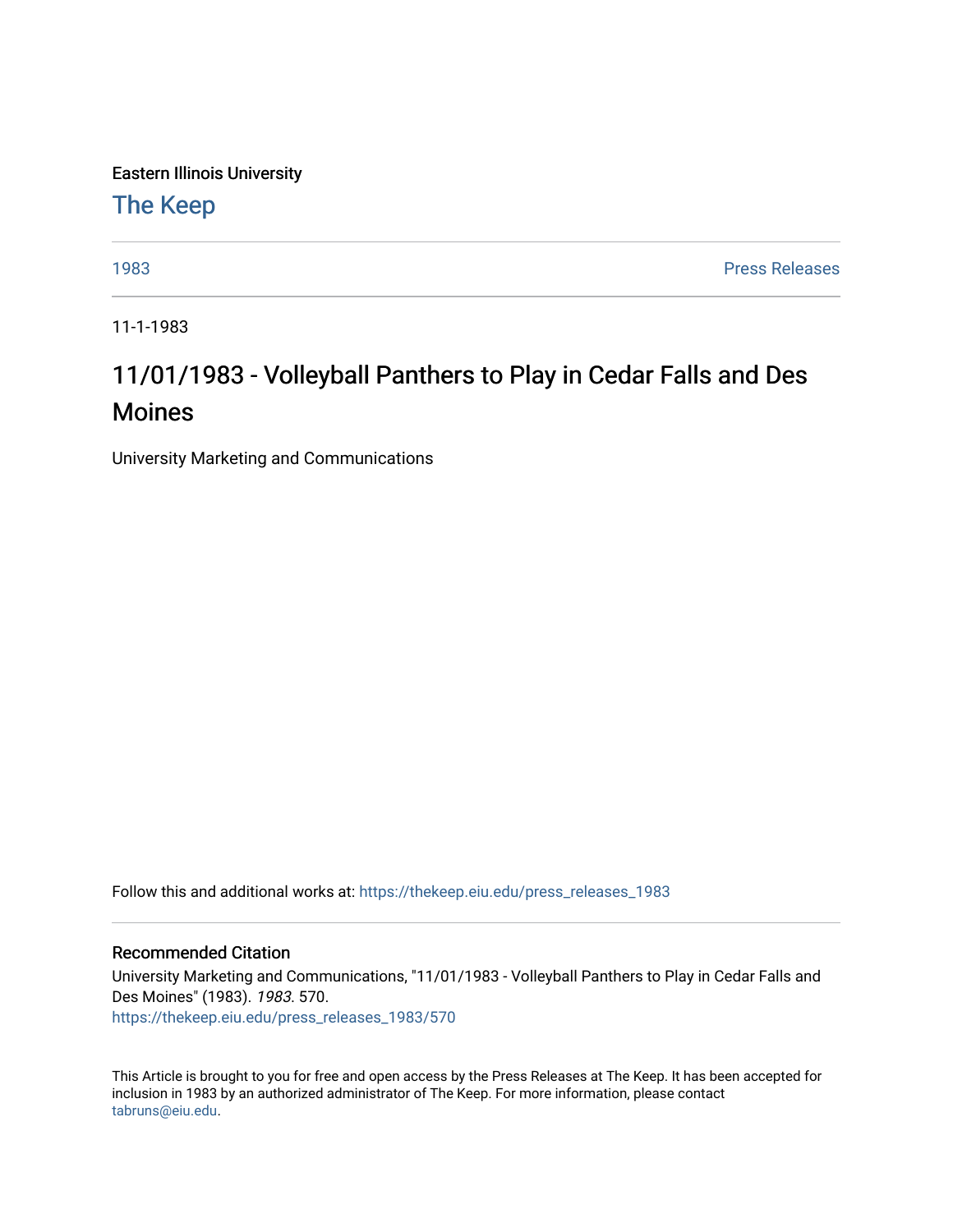



EASTERN IlliNOIS UNIVERSITY, Charleston, ll 61920 DAVID KIDWELL, *Sports Information Director*  OFFICE: (217) 581-2920 HOME: (217) 345-4166

Nov. 1, 1983 LS-VOLLEYBALL ີ 1ສ

#### FOR IMMEDIATE RELEASE

CHARLESTON, IL--When two teams meet twice in a season, the result is either a sweep or a split.

Eastern Illinois University's volleyball team will be looking for both a sweep and a split this weekend when the Lady Panthers conclude their Gateway Collegiate Athletic Conference road season with matches in Cedar Falls and Des Moines, Iowa.

If the Panthers' wishes are fulfilled, they will complete a sweep of the Universitv of Northern Iowa on Friday and gain a split with Drake University on Saturday.

Eastern had no trouble with Northern Iowa the first time the two teams met as EIU trounced UNI by 15-1, 15-10 and 15-3 scores on Sept. 16 at the Hawkeye Invitational in Iowa City, IA. However, since that tournament Northern Iowa has compiled a 16-9 mark and a 3-2 record in the GCAC.

"We must be very careful not to overlook Northern Iowa," EIU coach Betty Ralston said. "Every conference win brings us closer to qualifying for the conference final-four plavoff and we can't afford to be upset by anyone."

If the Panthers are tempted to look past UNI, it is because Saturday's opponent will be Drake University, a team that is also in the running for a GCAC playoff bid and already owns a victory over the Lady Panthers. The Bulldogs' win over EIU came in the first round of the Windy City Invitational, which Drake eventually won, and marked its first victory of the season.

"I think we took Drake much too lightly in Chicago," Ralston said. ''We were coming off eight straight wins and they hadn't won a match yet. They were ready to play, we weren't and they embarrassed us."

"We shouldn't have any trouble getting up for that match after the way they beat us the last time," she added.

If Eastern can rebound from the 15-17, 12-15, 5-15 beating by Drake and come away with two weekend wins, the Panthers can almost assure themselves of a spot in the Gateway playoff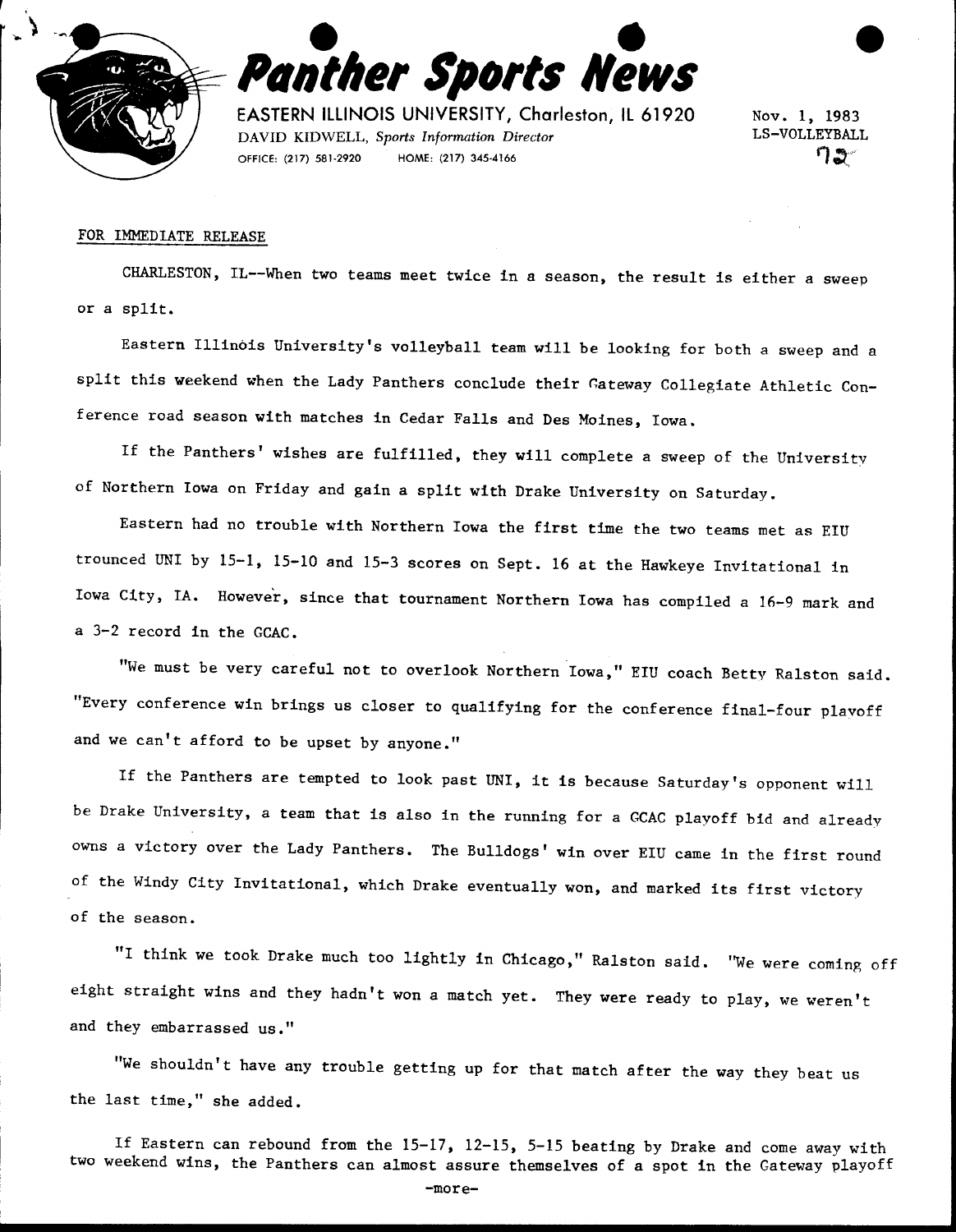eiu volleyball  $\bullet$  .  $\bullet$  . ADD 1

with two conference matches remaining.

That would extend the season for Eastern's fine trio of seniors--Kathy Briggs (Bartonville-Limestone/Illinois Central), Stacy Cook (Lincoln/Illinois Central) and Bonnie Fisk (Evansville, IN-Castle)--which has led Eastern to a 23-7 overall record and a 4-1 mark in the GCAC entering a non-conference match Wednesday (Nov. 2) with the University of Illinois. Fisk ranks as the most effective attacker for EIU and the second in the GCAC with a .323 attack percentage. She also leads her team in blocking with 53 solos and 45 blocking assists.

I

Cook ranks second in those categories with a .291 attack percentage and 43 solo blocks and 38 assists. She also leads the team in kills with 300 this fall. Briggs stands as one of the GCAC's top defenders with 317 digs for an average of 3.23 defensive saves per game. She also attacks effectively, registering 258 kills and a .237 attack percentage.

 $-30-$ 

CHARLESTON, IL--Bonnie Fisk (Evansville, IN-Castle), a senior at Eastern Illinois University, has been named Gateway Collegiate Athletic Conference "Volleyball Player of the Week."

Fisk became the first player in her sport to be selected twice for the honor after she turned in outstanding performances against three GCAC foes last week.

Fisk's statistics for the three matches, all won in three straight games by EIU, included a .490 attack percentage, which raised her season percentage to .323 and moved her into second place among the league's most effective hitters. She committed only three attacking errors during the week with 28 kills in 51 attempts.

Fisk also led EIU blockers with seven solos, including three consecutive solo blocks against Western Illinois, and five blocking assists. She added three service aces to her team-leading total, registered 22 digs and dished out a pair of assists.

Also, Fisk committed only 10 total errors in the three matches.

"We're obviously very pleased for Bonnie," EIU coach Betty Ralston said. "She has been a real spark for our offense recently and she has been working hard to improve her defense."

 $-30-$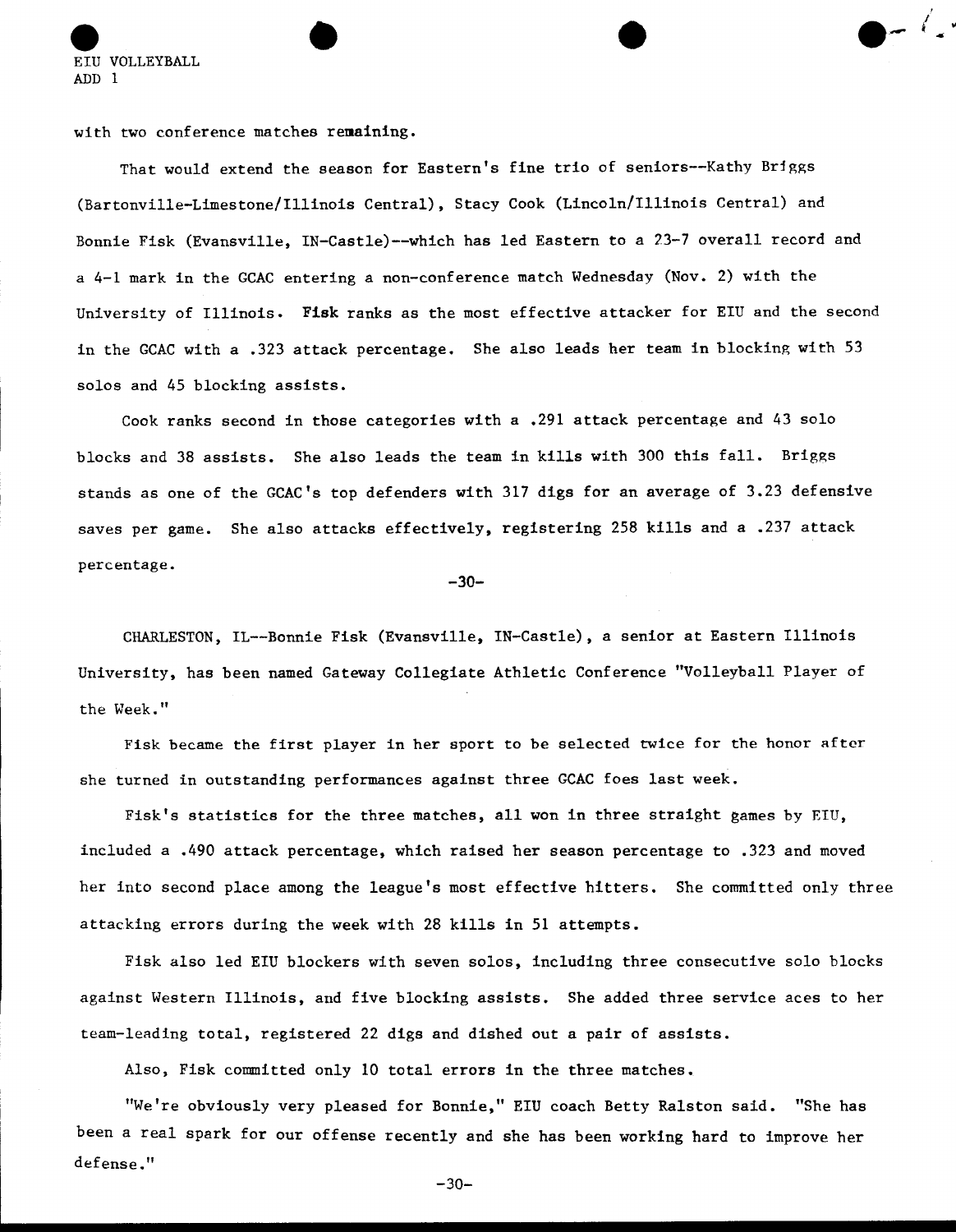EIU SEASON RESULTS

 $\overline{a}$ 

 $\mathbb{R}^2$ 

 $\mathcal{A}^{\mathcal{A}}$ 

## $(23 - 7)$

| Date W-L                       |             | <b>NCAA</b><br>Div  |                                                                                                                           |                                                                                         | Games     |  |
|--------------------------------|-------------|---------------------|---------------------------------------------------------------------------------------------------------------------------|-----------------------------------------------------------------------------------------|-----------|--|
|                                |             |                     | Opponent                                                                                                                  | Result (EIU Score First)                                                                | $W-L$     |  |
| S.                             | 3 L         | I.                  | UNIVERSITY OF WISCONSIN                                                                                                   | $17-15$ , $14-16$ , $10-15$ , $16-18$                                                   | $1 - 3$   |  |
| 3 <sub>1</sub><br>S            | W.          | $\mathbf I$         | NORTHERN ILLINOIS                                                                                                         | $15-0$ , $15-7$ , $15-13$                                                               | $4 - 3$   |  |
| ${\tt S}$<br>9 W               |             | $\mathbf I$         | University of Akron @                                                                                                     | $15-4$ , $15-8$ , $15-11$                                                               | $7 - 3$   |  |
| $\mathsf S$<br>9               | W           | $\mathbf I$         | Eastern Michigan @                                                                                                        | $15-10$ , $15-9$ , $15-17$ , $15-10$                                                    | $10 - 4$  |  |
| S <sub>10</sub>                | W           | II                  | Wisconsin-Milwaukee#1 @                                                                                                   | $15-10$ , $15-7$ , $15-8$                                                               | $13 - 4$  |  |
| S <sub>10</sub>                | L           | II                  | Ferris State College @                                                                                                    | $12-15$ , $15-3$ , $15-10$ , $15-17$ , $8-15$                                           | $15 - 7$  |  |
| S <sub>16</sub>                | W .         | I                   | Northern Iowa +                                                                                                           | $15-1$ , $15-10$ , $15-2$                                                               | $18 - 7$  |  |
| S <sub>16</sub>                | L           | $\mathbf I$         | University of Iowa $\ell$ 1 +                                                                                             | $15-2$ , $15-17$ , $15-12$ , $11-15$ , $5-15$                                           | $20 - 10$ |  |
| S <sub>17</sub>                | W           | II                  | Lewis University $#1$ +                                                                                                   | $15-7$ , $15-13$ , $15-2$<br>$\sim$                                                     | $23 - 10$ |  |
| S <sub>17</sub>                | W.          | II                  | Lewis University#2 +                                                                                                      | $15 - 7$ , $15 - 5$ , $15 - 4$                                                          | $26-10$   |  |
| S <sub>17</sub>                | L           | $\mathbf I$         | University of Iowa#2 +                                                                                                    | $9-15$ , 13-15, 10-15                                                                   | $26 - 13$ |  |
| $S$ 23                         | W           | $\mathbf I$         | University of Evansville                                                                                                  | $15-8$ , $15-5$ , $15-9$                                                                | $29 - 13$ |  |
| $S$ 24                         | W           | II                  | Kentucky State University &                                                                                               | $15-2$ , $15-0$ , $15-3$                                                                | $32 - 13$ |  |
| $S$ 24 $W$                     |             | $\mathbf I$         | Eastern Kentucky &                                                                                                        | $15-9$ , $15-12$ , $14-16$ , $15-8$                                                     | $35 - 14$ |  |
| S 30 W                         |             | III                 | University of Dubuque %                                                                                                   | $15-3$ , $15-10$                                                                        | $37 - 14$ |  |
| $0 \quad 1$                    | W           | III                 | Wisconsin-Oshkosh %                                                                                                       | $15-1, 15-11$                                                                           | $39 - 14$ |  |
| $1 \quad W$<br>$\circ$         |             | II                  | Northern Michigan#1 $\boldsymbol{\tilde{x}}$                                                                              | $15 - 11, 15 - 9$                                                                       | $41 - 14$ |  |
| $\mathsf{O}$<br>1 W            |             | II                  | Wisconsin-Milwaukee#2 %                                                                                                   | $15-6$ , $15-4$ , $15-4$                                                                | $44 - 14$ |  |
| $\mathbf{1}$<br>$\circ$        | W           | II                  | Northern Michigan#2 %                                                                                                     | $15-3$ , $15-13$ , $15-5$                                                               | $47 - 14$ |  |
| $\overline{7}$<br>$\mathsf{o}$ | L           | $\mathbf{I}$        | Drake University \$                                                                                                       | $15-17$ , $13-15$ , $3-15$                                                              | $47 - 17$ |  |
| $\overline{7}$<br>$\mathsf{o}$ | W           | II                  | Northeastern Illinois \$                                                                                                  | $15-7, 15-12, 15-9$                                                                     | $50 - 17$ |  |
| $-8$<br>$\mathbf{o}$           | W           | I                   | Illinois-Chicago \$                                                                                                       | $15-9$ , $15-13$ , $16-14$                                                              | $53 - 17$ |  |
| 8<br>0                         | L           | $\mathtt I$         | University of Cincinnati \$                                                                                               | $16-14$ , $15-7$ , $11-15$ , $9-15$ , $10-15$                                           | $55 - 20$ |  |
| 014                            | W           | $\mathbf{I}$        | LOYOLA UNIVERSITY                                                                                                         | $15-0$ , $16-14$ , $15-10$                                                              | $58-2C$   |  |
| 0 <sub>18</sub>                | W           | $\mathbf I$         | UNIVERSITY OF ILLINOIS#1                                                                                                  | $13-15$ , $10-15$ , $15-13$ , $15-8$ , $15-8$                                           | $61 - 22$ |  |
| 021                            | $\mathbf L$ | I                   | * Southwest Missouri State                                                                                                | $15-10, 4-15, 6-15, 9-15$                                                               | $62 - 25$ |  |
| 022                            | <b>W</b>    | $\mathbf I$         | * Wichita State University                                                                                                | $15-13$ , $15-5$ , $15-7$                                                               | $65 - 25$ |  |
| 026                            | W           | $\mathbf{I}$        | * Southern Illinois                                                                                                       | $15-8$ , $15-11$ , $15-10$                                                              | $68 - 25$ |  |
| 028                            | W           | $\mathbf I$         | * WESTERN ILLINOIS                                                                                                        | $15-5$ , $15-8$ , $15-1$                                                                | $71 - 25$ |  |
| 0.29                           | W           | I.                  | * BRADLEY UNIVERSITY                                                                                                      | $15-12$ , $15-2$ , $15-7$                                                               | $74 - 25$ |  |
|                                |             |                     |                                                                                                                           |                                                                                         |           |  |
|                                |             | HOME GAMES ALL CAPS |                                                                                                                           |                                                                                         |           |  |
|                                |             |                     | @ at Eastern Michigan Tournament, Ypsilanti, MI (Champion)                                                                |                                                                                         |           |  |
|                                |             |                     | + at Hawkeye Invitational, University of Iowa, Iowa City, IA (Second place)                                               |                                                                                         |           |  |
|                                |             |                     | & at Eastern Kentucky Classic, Richmond, KY (Champion)<br>% at Wisconsin-Milwaukee Invitational, Milwaukee, WI (Champion) |                                                                                         |           |  |
|                                |             |                     |                                                                                                                           | \$ at Windy City Invitational, University of Illinois-Chicago, Chicago, IL (Final four) |           |  |
|                                |             |                     |                                                                                                                           |                                                                                         |           |  |
|                                |             |                     | * denotes Gateway Collegiate Athletic Conference contests                                                                 |                                                                                         |           |  |
|                                |             |                     | UPCOMING SCHEDULE                                                                                                         |                                                                                         |           |  |

| N <sub>2</sub>  |         | at University of Illinois             | 7:00 |
|-----------------|---------|---------------------------------------|------|
| $N = 4$         |         | at University of Northern Iowa        | 7:30 |
| N <sub>5</sub>  |         | at Drake University *                 | 7:30 |
| N <sub>8</sub>  |         | at Indiana Univeristy                 | 7:30 |
| N 11            |         | ILLINOIS STATE UNIVERSITY *           | 7:30 |
| N <sub>12</sub> |         | INDIANA STATE UNIVERSITY *            | 7:30 |
|                 | N 18-19 | Gateway conference final four playoff | TBA  |